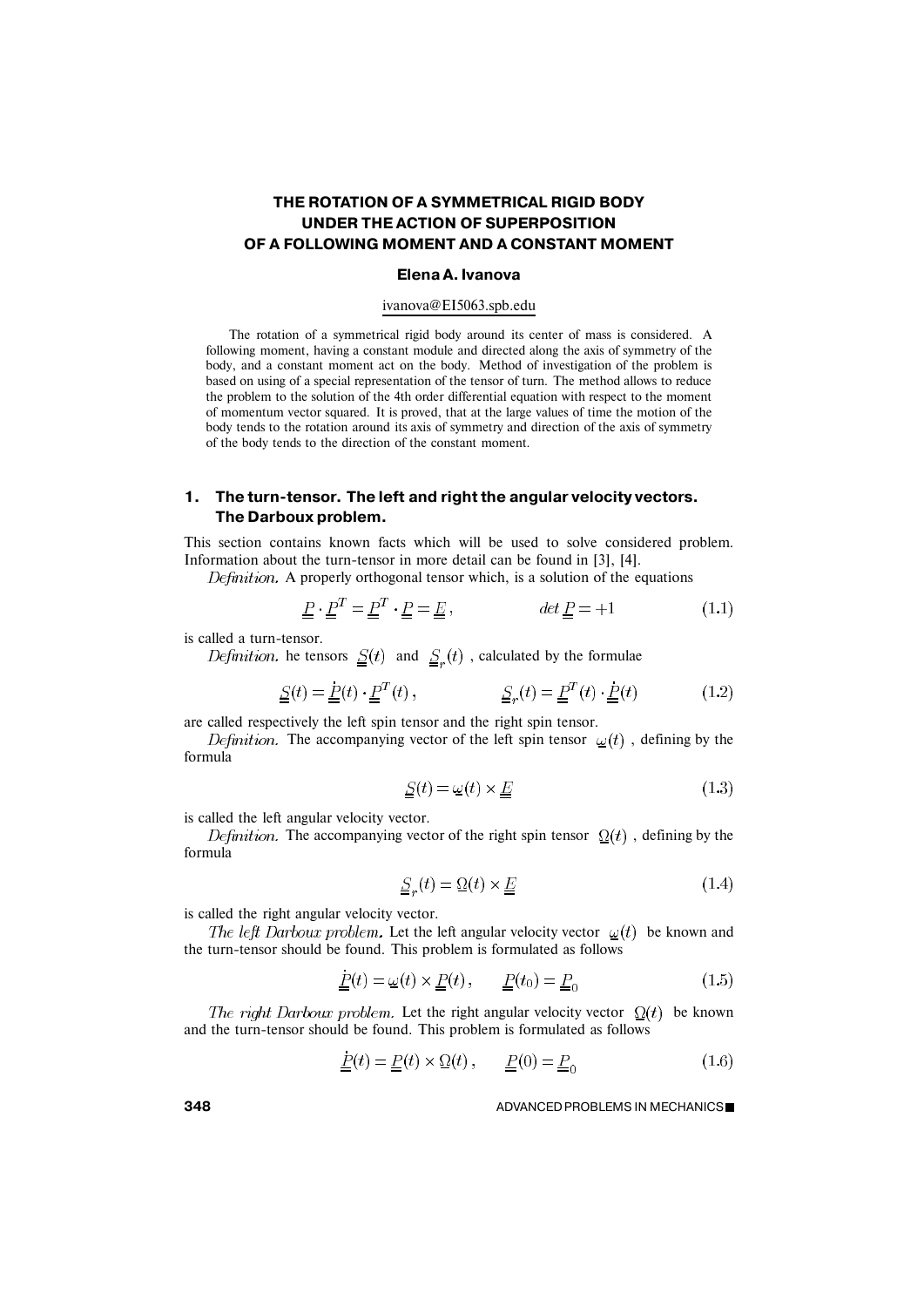Theorem: Every turn-tensor can be represented as the composition of any number of the turn-tensors:

$$
\underline{P}(t) = \underline{P}_n(t) \cdot \underline{P}_{n-1}(t) \cdot \ldots \cdot \underline{P}_3(t) \cdot \underline{P}_2(t) \cdot \underline{P}_1(t)
$$
\n(1.7)

*Theorem:* If the turn-tensor  $P(t)$  is represented as the composition of two turntensors  $P_{1}(t)$  and  $P_{2}(t)$ , then the angular velocity vector  $Q(t)$ , corresponding to the turn-tensor  $P(t)$ , is expressed in terms of the angular velocity vectors  $Q_1(t)$  and , corresponding to the turn-tensors  $P_1(t)$  and  $P_2(t)$ , as follows:

$$
\underline{\underline{P}}(t) = \underline{\underline{P}}_2(t) \cdot \underline{\underline{P}}_1(t) \qquad \Longrightarrow \qquad \underline{\omega}(t) = \underline{\omega}_2(t) + \underline{\underline{P}}_2(t) \cdot \underline{\omega}_1(t) \tag{1.8}
$$

*Euler theorem:* Every turn-tensor  $\underline{P}(t) \neq \underline{E}$  can be represented by uniquely in the form

$$
\underline{P}(\theta \underline{m}) = (1 - \cos \theta(t)) \underline{m}(t) \underline{m}(t) + \cos \theta(t) \underline{E} + \sin \theta(t) \underline{m}(t) \times \underline{E}, \quad |\underline{m}(t)| = 1
$$
\n(1.9)

Using Euler representation of the turn-tensor, it is easy to derive expressions for the angular velocities

$$
\underline{\omega}(t) = \dot{\theta}(t) \underline{m}(t) + \sin \theta(t) \underline{m}(t) + (1 - \cos \theta(t)) \underline{m}(t) \times \underline{m}(t)
$$
  

$$
\underline{\Omega}(t) = \dot{\theta}(t) \underline{m}(t) + \sin \theta(t) \underline{m}(t) - (1 - \cos \theta(t)) \underline{m}(t) \times \underline{m}(t)
$$
 (1.10)

## **2. Representation of the turn-tensor of an symmetrical rigid body by using of the kinetic moment vector.**

Theorem: Let the inertia tensor of a rigid body in the reference position be

$$
\underline{\theta} = \lambda \underline{k} \underline{k} + \mu \left( \underline{E} - \underline{k} \underline{k} \right) \tag{2.1}
$$

Let the actual position of the rigid body be determined by the turn-tensor  $P(t)$  and the rigid body have the angular velocity  $\mathcal{Q}(t)$ , and the kinetic moment vector (the moment of momentum vector) of the rigid body, calculated with respect to some point of the body, be  $L(t)$ :

$$
\underline{L}(t) = \underline{P}(t) \cdot \underline{\theta} \cdot \underline{P}^{T}(t) \cdot \underline{\omega}(t)
$$
\n(2.2)

In this case the turn-tensor of the rigid body  $P(t)$  can be represented as the composition of two turn-tensors

$$
\underline{P}(t) = \underline{P}_L(t) \cdot \underline{P}_*(t)
$$
\n(2.3)

The turn-tensor  $\underline{P}_L(t)$  is determined by the kinetic moment vector of the rigid body  $L(t)$  as solution of the left Darboux problem

$$
\underline{\dot{P}}_L(t) = \underline{\omega}_L(t) \times \underline{P}_L(t), \qquad \underline{\omega}_L(t) = \mu^{-1} \underline{L}(t), \qquad \underline{P}_L(0) = \underline{P}(0) \tag{2.4}
$$

APM' 2001 Saint-Petersburg (Repino), June 21–30, 2001 **<sup>349</sup>**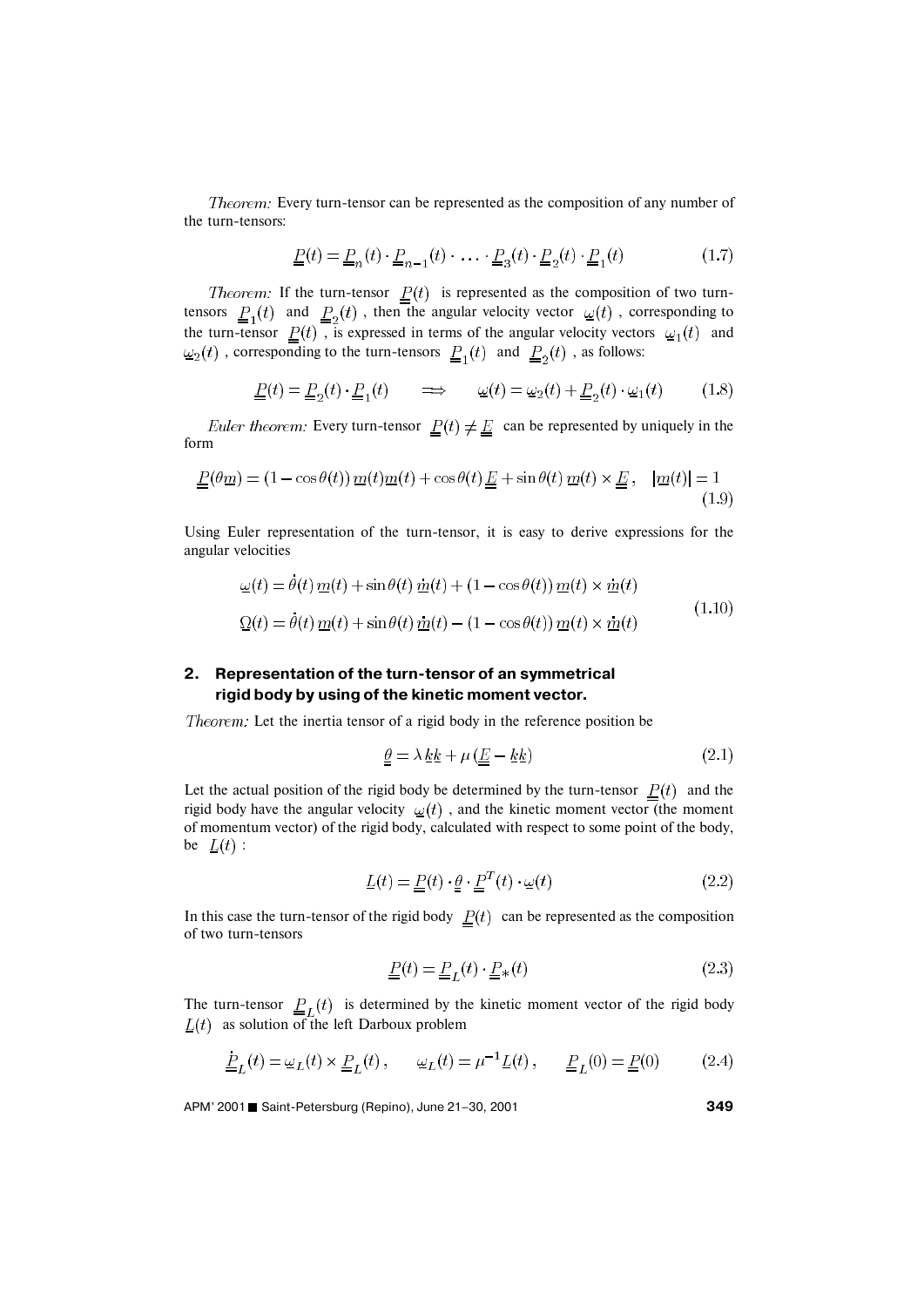The turn-tensor  $\underline{P}_*(t)$  has the form

$$
\underline{P}_{*}(t) = (1 - \cos\beta(t))\,\underline{k}\underline{k} + \cos\beta(t)\,\underline{E} + \sin\beta(t)\,\underline{k} \times \underline{E} \tag{2.5}
$$

where angle  $\beta(t)$  is expressed in terms of the right angular velocity corresponding to turn-tensor

$$
\beta(t) = \int (\mu - \lambda) \lambda^{-1} \underline{k} \cdot \underline{\Omega}_L(t) dt, \quad \underline{\Omega}_L(t) = \underline{P}_L^T(t) \cdot \underline{\omega}_L(t), \quad \beta(0) = 0 \qquad (2.6)
$$

Proof of the theorem can be found in [3].

# **3. The rotation of a symmetrical rigid body under the action of a half-tangential moment.**

Let us consider a symmetrical rigid body. The center of mass of the body is fixed. A half-tangential moment  $M(t) = M^*[\underline{n}(t) + \underline{e}]$  acts on the body. Here  $\underline{n}(t)$  and  $\underline{e}$ 



**Fig. 1.** A half-tangential moment.

are the unit vectors, defining directions of axis of symmetry of the body in the actual position and in the initial position (see Figure 1). Equations of the motion of the body have the form

$$
\underline{L}(t) = M^* [p(t) + \underline{e}],
$$
  
\n
$$
\underline{L}(t) = \underline{P}(t) \cdot [\lambda \underline{e} \underline{e} + \mu (\underline{E} - \underline{e} \underline{e})] \cdot \underline{P}^T(t) \cdot \underline{\omega}(t),
$$
  
\n
$$
p(t) = \underline{P}(t) \cdot \underline{e}, \qquad \underline{P}(t) = \underline{\omega}(t) \times \underline{P}(t),
$$
  
\n
$$
\underline{P}(0) = \underline{E}, \qquad \underline{\omega}(0) = \underline{\omega}_0. \qquad (3.1)
$$

Using the theorem of representation of the turn-tensor  $(2.11) - (2.18)$ , the problem (2.19) can be rewritten in the form

$$
\dot{\omega}_L(t) = M \left[ \underline{n}(t) + \underline{e} \right], \qquad \omega_L(0) = \left[ (\lambda/\mu - 1) \underline{e} \underline{e} + \underline{E} \right] \cdot \omega_0, \qquad M = M^* / \mu
$$
\n
$$
\underline{n}(t) = \underline{P}_L(t) \cdot \underline{e} \,, \qquad \underline{P}_L(t) = \omega_L(t) \times \underline{P}_L(t) \,, \qquad \underline{P}_L(0) = \underline{E}
$$
\n
$$
\underline{P}(t) = \underline{P}_L(t) \cdot \underline{P}(\beta \underline{e}) \,, \qquad \beta(t) = (\mu/\lambda - 1) \int \underline{e} \cdot \Omega_L(t) \, dt \,, \quad \beta(0) = 0
$$
\n(3.2)

It is easy to show, that then problem (2.20) can be reduced to the following form

$$
\begin{aligned}\n\ddot{\underline{\omega}}_L(t) - \underline{\omega}_L(t) \times \dot{\underline{\omega}}_L(t) - M \underline{e} \times \underline{\omega}_L(t) &= 0 \\
\dot{\underline{\omega}}_L(0) &= 2M \underline{e} \,, \qquad \underline{\omega}_L(0) = \underline{\omega}_{L0} \,, \qquad \underline{\omega}_{L0} = [(\lambda/\mu - 1)\underline{e}\underline{e} + \underline{\underline{E}}] \cdot \underline{\omega}_0\n\end{aligned} \tag{3.3}
$$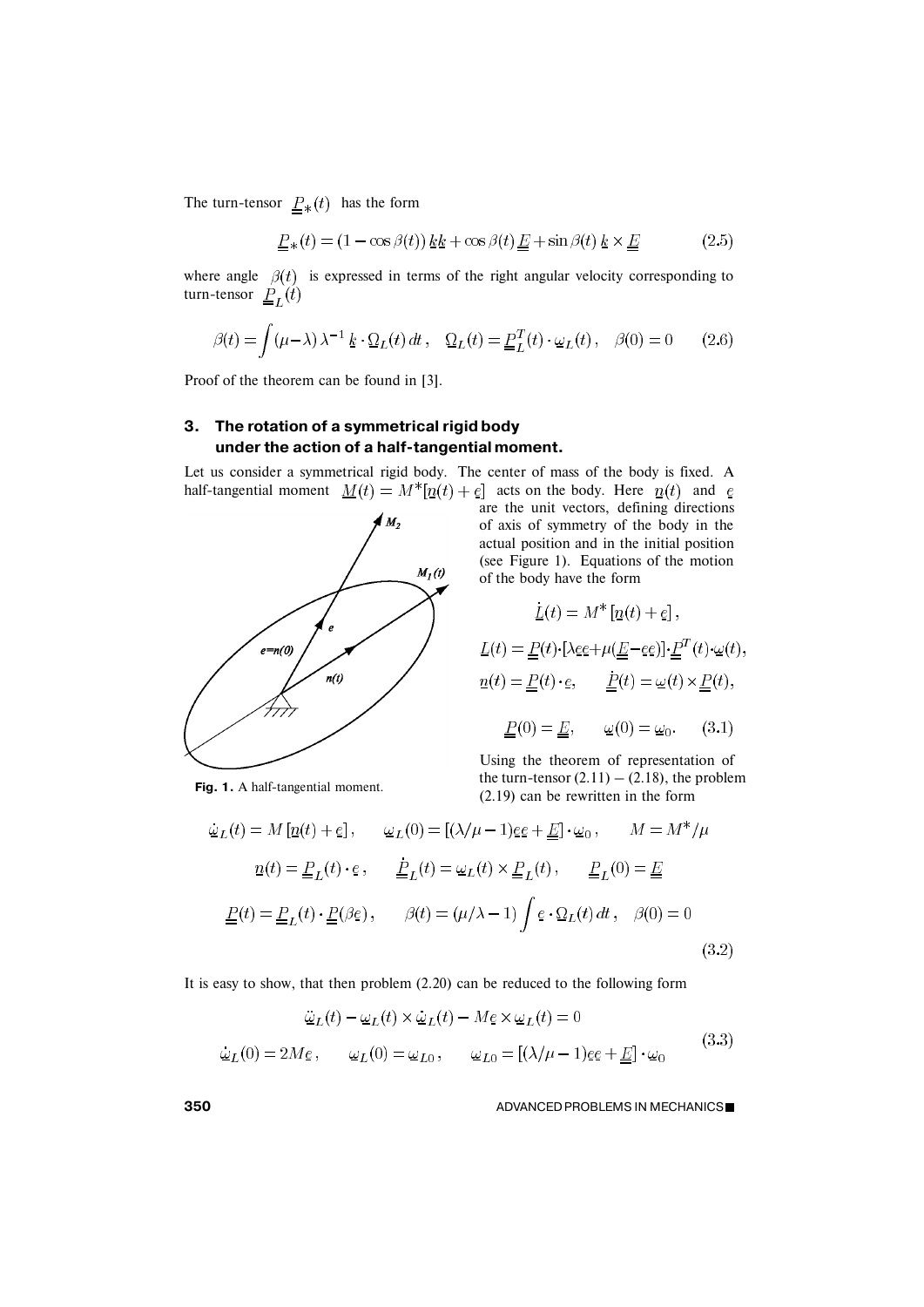If the angular velocity vector  $\omega_L(t)$  is known, then the vector  $\eta(t)$  can be calculated by the formula

$$
\underline{n}(t) = M^{-1}\dot{\underline{\omega}}_L(t) - \underline{e} \tag{3.4}
$$

The following scalar relations can be obtained from eq. (2.21)

$$
\begin{aligned}\n\mathbf{e} \cdot \mathbf{\omega}_L &= \frac{1}{4M} (\omega_L^2) \ , \quad \mathbf{\omega}_L \cdot \mathbf{\omega}_L = \frac{1}{2} (\omega_L^2) \ , \quad \mathbf{e} \cdot (\mathbf{\omega}_L \times \mathbf{\omega}_L) = \frac{1}{4M} (\omega_L^2) \ . \\
\mathbf{e} \cdot \mathbf{\Omega}_L &= \frac{1}{4M} (\Omega_L^2) \ , \quad \mathbf{\Omega}_L \cdot \mathbf{\Omega}_L = \frac{1}{2} (\Omega_L^2) \ . \end{aligned}\n\quad\n\mathbf{e} \cdot (\mathbf{\Omega}_L \times \mathbf{\Omega}_L) = -\frac{1}{4M} (\Omega_L^2) \ . \tag{3.5}
$$

The relations (2.23) allow to represent the vector  $\omega_L(t)$  as a function of its squared

$$
\omega_L(t) = z(t) e + r(t) e_r[\varphi(t)]
$$
  
\n
$$
z(t) = \frac{(\omega_L^2)^2}{4M}, \quad r(t) = \sqrt{\omega_L^2 - z^2}, \quad \varphi(t) = \frac{1}{4M} \int \frac{(\omega_L^2)^{1/2}}{\omega_L^2 - z^2} dt, \quad \varphi(0) = 0
$$
  
\n
$$
e_r[\varphi(t)] = \cos\varphi(t) i + \sin\varphi(t) j, \qquad i = \frac{\omega_{Lo} - (e \cdot \omega_{Lo})e}{\sqrt{\omega_{Lo}^2 + (e \cdot \omega_{Lo})^2}}, \quad j = e \times i
$$
 (3.6)

Using the eqs. (2.21) and the relations (2.23), it is easy to obtain the Cauchy problem for determination of the function  $\omega_L^2(t)$ 

$$
(\omega_L^2)^{IV} + \omega_L^2 (\omega_L^2)^{...} - \frac{1}{4} [(\omega_L^2)^{...}]^2 - 4M^2 \omega_L^2 = 0
$$
  

$$
(\omega_L^2)^{...}|_{t=0} = 0, \quad (\omega_L^2)^{...}|_{t=0} = 8M^2, \quad (\omega_L^2)^{...}|_{t=0} = 4M e \cdot \omega_{L0}, \quad \omega_L^2|_{t=0} = \omega_{L0}^2
$$
  
(3.7)

The differential equation (2.23) has a first integral

$$
\begin{aligned}\n\left[ (\omega_L^2)^{\cdots} \right]^2 &= \left( (\omega_L^2)^{\cdots} - 8M^2 \right) \left( \frac{1}{2} \left[ (\omega_L^2)^{\cdots} \right]^2 - \omega_L^2 (\omega_L^2)^{\cdots} \right) \\
(\omega_L^2)^{\cdots} \Big|_{t=0} &= 8M^2 \,, \quad (\omega_L^2)^{\cdots} \Big|_{t=0} = 4M \, e \cdot \omega_{L0} \,, \quad \omega_L^2 \Big|_{t=0} = \omega_{L0}^2\n\end{aligned} \tag{3.8}
$$

Let us introduce new variables

$$
y = \frac{1}{8M^2} (\omega_L^2)^{\cdots}, \qquad \tau = \frac{1}{8M^{3/2}} (\omega_L^2)^{\cdots}
$$
 (3.9)

Using eq. (2.23) it is easy to show, that the function  $\tau(t)$  increases. Therefore, the problem (3.8) can be rewritten in new variables (3.9). As a result, the Cauchy problem in function  $y(\tau)$  is obtained

$$
(1-y)y^{3}y_{\tau}^{\prime} + \frac{1}{2}y^{2}y_{\tau}^{\prime 2} = 2\tau^{2}(1-y)^{2},
$$
  
\n
$$
y_{\tau}^{\prime}|_{\tau=\tau_{0}} = 0, \quad y|_{\tau=\tau_{0}} = 1, \quad \tau_{0} = \frac{1}{2\sqrt{M}}e \cdot \omega_{L0}.
$$
\n(3.10)

APM' 2001 ■ Saint-Petersburg (Repino), June 21-30, 2001 **351**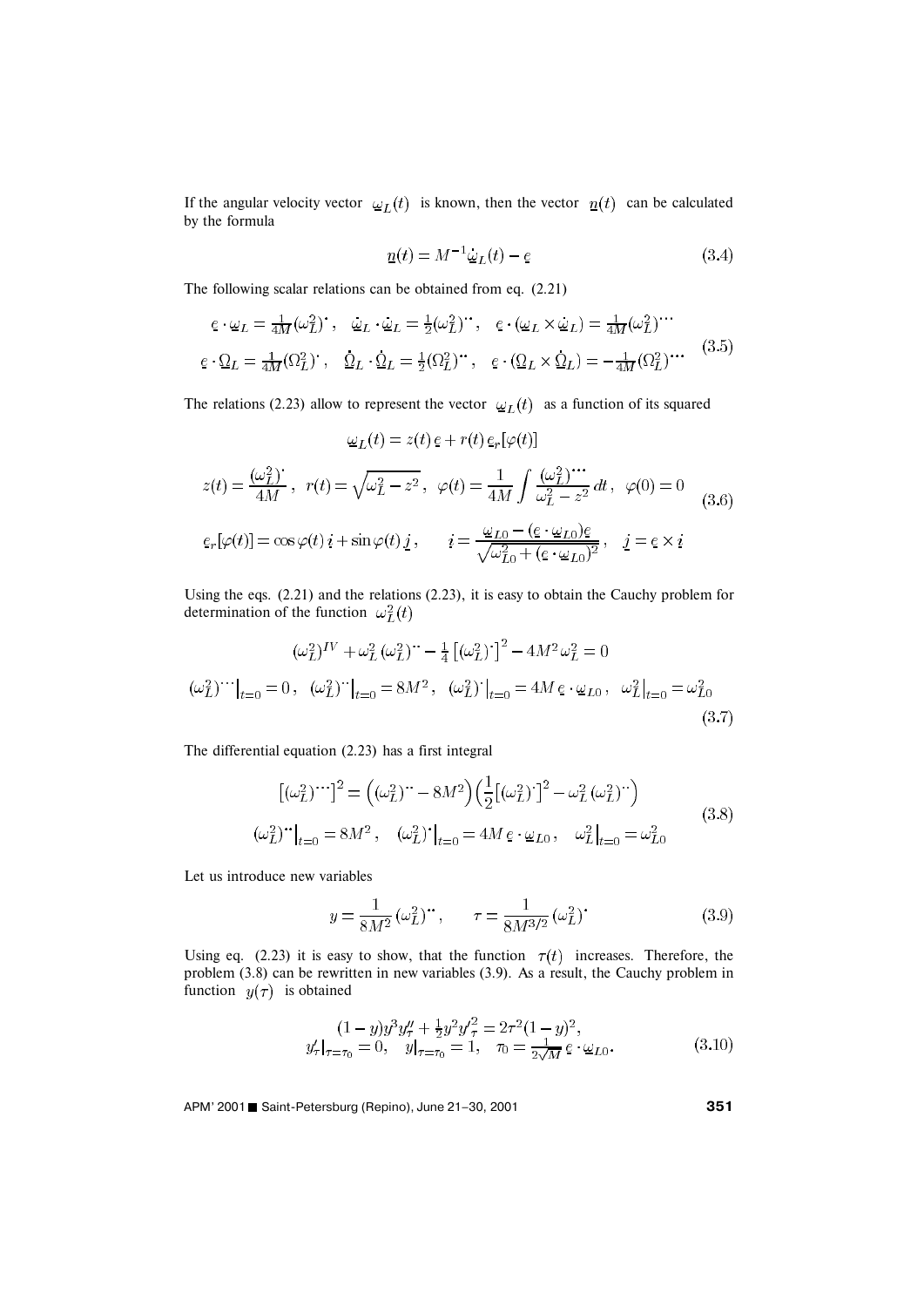

**Fig. 2.** A half-tangential moment. Function  $u(\tau)$ .

If the problem (3.10) is solved, then function  $\omega_L^2(t)$  can be calculated by the formulae

$$
t = \frac{1}{8M^2} \int_{\tau_0}^{\tau} \frac{d\tau}{y(\tau)}, \qquad \omega_L^2(t) = \omega_{L0}^2 + \int_{0}^{t} \tau(t) dt \qquad (3.11)
$$

The relations (2.23), (3.9) allow to show, that  $0 \leq y \leq 1$ . Hence new variables ,  $u = \text{tg }\theta$  can be used. Formulation of the problem in variable  $u(\tau)$  is

$$
u''_{\tau} = -\tau^2 u (1 + u^2)^4 + \frac{4u}{1 + u^2} u'^2_{\tau}, \quad u(\tau_0) = 0, \quad u'_{\tau}(\tau_0) = \sqrt{\frac{\omega_{L0}^2 - (\underline{e} \cdot \underline{\omega}_{L0})^2}{4M}} \tag{3.12}
$$

Let us introduce notification  $\gamma$  for the angle between the actual and the initial positions of the axis of symmetry of the body. The following relations show the physical sense of variables  $y$ ,  $\dot{\theta}$  and  $u$ 

$$
y = \cos^2 \frac{\gamma}{2} \implies \theta = \pm \left(\frac{\gamma}{2} + \pi k\right), \quad u = \pm \text{tg}\frac{\gamma}{2} \qquad (\cos \gamma = e \cdot \underline{n}) \quad (3.13)
$$

An exact analytical solution of the eq. (3.2) does not known. However, analytical investigation of this equation allows to determine the behaviour of its solution. It is easy to show, that the function  $u(\tau)$  is an oscillating function. If  $\tau_0 > 0$  (initial value of the angle  $\alpha_0$  between the external moment and the kinetic moment is less than  $\pi/2$ ), then period and amplitude of oscillations of  $u(\tau)$  decrease and  $u(\tau) \xrightarrow{\tau \to +\infty} 0$ . Let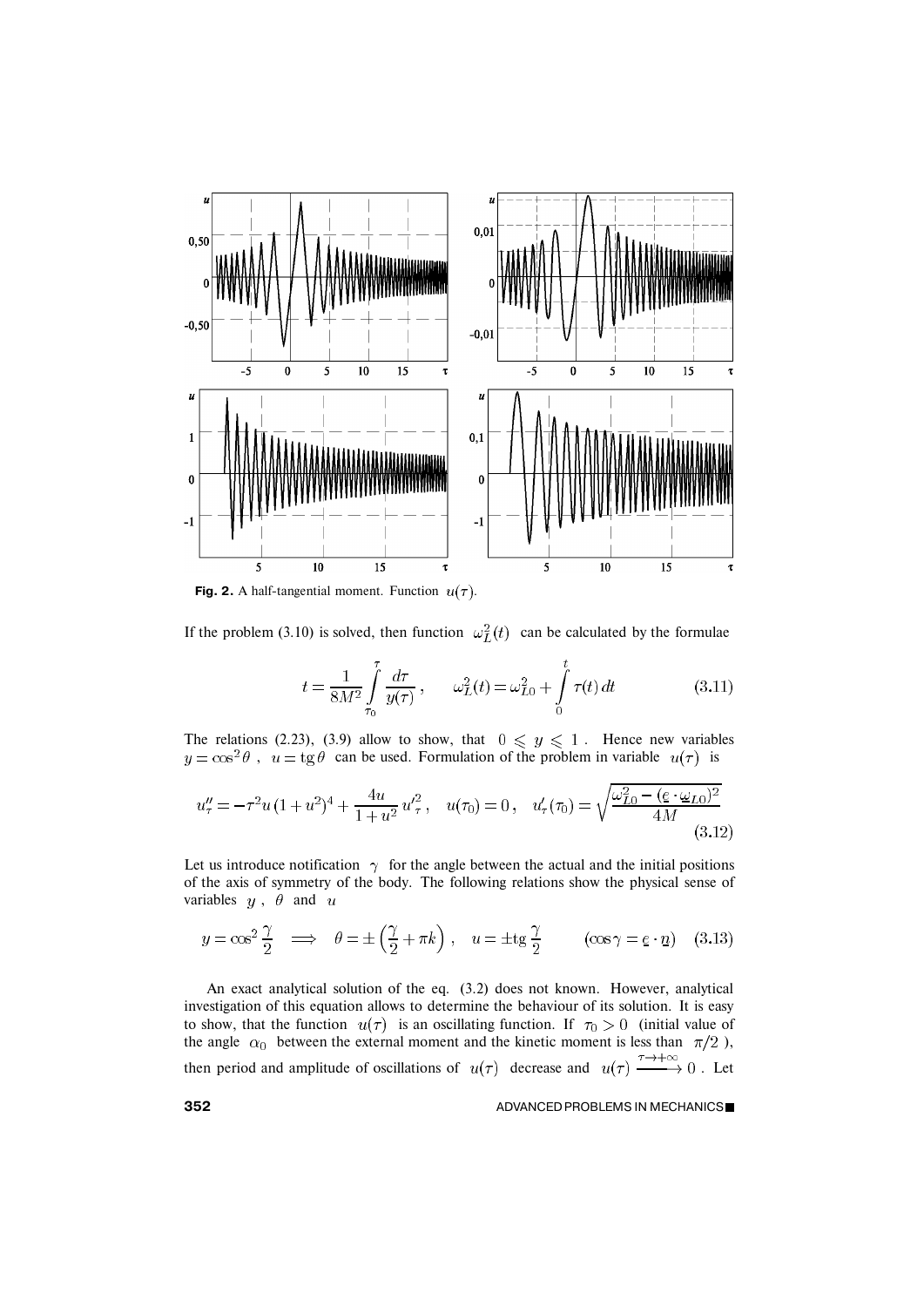

**Fig. 3.** A half-tangential moment. Functions  $\omega_L^2$ ,  $(\omega_L^2)$ ,  $(\omega_L^2)$ ,  $(\omega_L^2)$ ,  $(\omega_L^2)$ 

us note amplitude of function  $u(\tau)$  as  $|u(\tau_n)|$ . The following estimations take place

$$
|u(\tau_n)| \leqslant |u(\tau_{n-1})|, \qquad |u(\tau_n)| \leqslant \frac{u_\tau'(\tau_0)}{\tau_0}, \qquad |u(\tau_n)| \geqslant \frac{u_\tau'(\tau_0)}{\tau_n} \tag{3.14}
$$

Using the estimations (3.4), it is easy to show, that the angle  $\gamma(t)$  between the actual and the initial directions of the axis of symmetry of the body will not be more than  $2\alpha_0$ . If  $\tau_0 = 0$  (  $\alpha_0 = \pi/2$  ), then properties of the function  $u(\tau)$  do not differ from them in the case  $\tau_0 > 0$ , but condition of boundedness above has no sense because it takes the form  $|u(\tau)| < +\infty$ . If  $\tau_0 < 0$  (initial value of the angle  $\alpha_0$  between the external moment and the kinetic moment is more than  $\pi/2$ ), then in the interval  $[\tau_0, 0]$  period and amplitude of oscillations of  $u(\tau)$  increase and in the interval  $\tau$  $\tau^ [0, +\infty]$  period and amplitude of oscillations of  $u(\tau)$  decrease and  $u(\tau) \xrightarrow{\tau \to +\infty} 0$ . The following estimations take place

$$
\tau_0 \leq \tau \leq 0: \qquad |u(\tau_n)| \geq |u(\tau_{n-1})|, \quad |u(\tau_n)| \geq \frac{u'(\tau_0)}{|\tau_0|}, \quad |u(\tau_n)| \leq \frac{u'(\tau_0)}{|\tau_n|}
$$
\n
$$
0 \leq \tau \leq |\tau_0|: \qquad |u(\tau_n)| \leq |u(\tau_{n-1})|, \quad |u(\tau_n)| \geq \frac{u'(\tau_0)}{|\tau_0|}, \quad |u(\tau_n)| \leq \frac{u'(\tau_0)}{|\tau_n|}
$$
\n
$$
|\tau_0| \leq \tau < +\infty: \ |u(\tau_n)| \leq |u(\tau_{n-1})|, \quad |u(\tau_n)| \leq \frac{u'(\tau_0)}{|\tau_0|}, \quad |u(\tau_n)| \geq \frac{u'(\tau_0)}{|\tau_n|}
$$
\n
$$
(3.15)
$$

The behaviour of the function  $u(\tau)$  is illustrated by Figure 2. The graphics of Figure 2. correspond the following parameters: 1.  $\tau_0 = -10$ ,  $u'(\tau_0) = 2.5$ ; 2.  $\tau_0 = -10$ , ; 3.  $\tau_0 = 2$ ,  $u'(\tau_0) = 4.0$ ; 4.  $\tau_0 = 2$ ,  $u'(\tau_0) = 0.5$ .

APM' 2001 Saint-Petersburg (Repino), June 21–30, 2001 **<sup>353</sup>**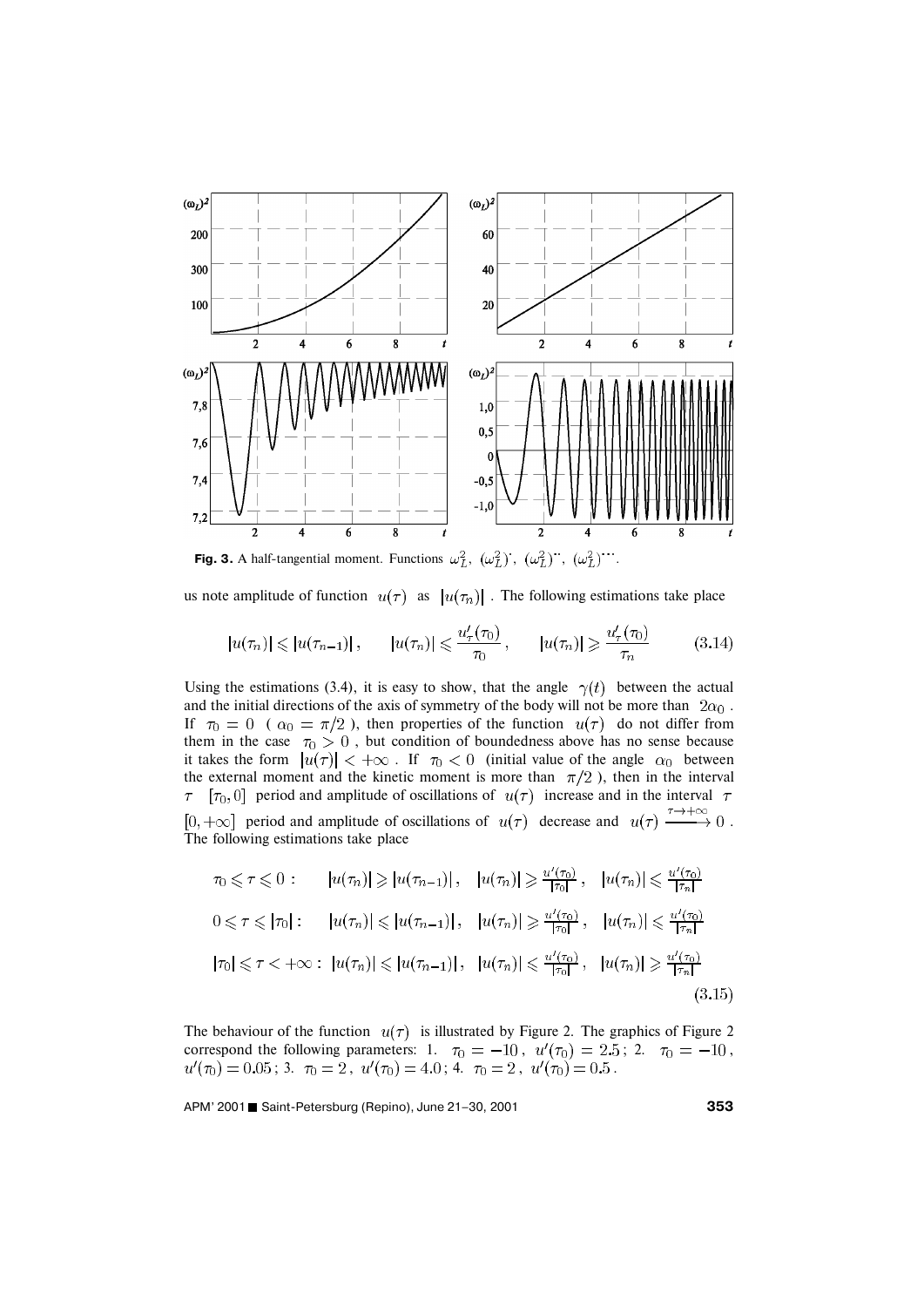The bounds of variation of the function  $\omega_L^2$  and its derivations are given by the formulae

$$
8M^2\cos^2\alpha_0 \leqslant (\omega_L^2)^{\cdots} \leqslant 8M^2
$$

$$
8M^2 \cos^2 \alpha_0 t + 4M \, \mathbf{e} \cdot \mathbf{\omega}_{L0} \leqslant (\mathbf{\omega}_L^2) \leq 8M^2 t + 4M \, \mathbf{e} \cdot \mathbf{\omega}_{L0} \tag{3.16}
$$

$$
4M^2 \cos^2 \alpha_0 t^2 + 4M e \cdot \omega_{L0} t + \omega_{L0}^2 \leq \omega_L^2 \leq 4M^2 t^2 + 4M e \cdot \omega_{L0} t + \omega_{L0}^2
$$

Hence, the following asymptotic estimations take place at the large values of  $t$ 

$$
\omega_L^2 \sim t^2, \qquad (\omega_L^2)^{\cdot} \sim t, \qquad (\omega_L^2)^{\cdot} \sim 1 \qquad (3.17)
$$

Asymptotic solution of the differential equation (3.6) at the large values of  $t$  has the form

$$
\omega_L^2 = (2Mt + D)^2 + O(t^{-3}), \qquad (\omega_L^2)^* = 4M(2Mt + D) + O(t^{-2})
$$
  

$$
(\omega_L^2)^* = 8M^2 + t^{-1}[A\cos(Mt^2) + B\sin(Mt^2)] + O(t^{-2})
$$
  

$$
(\omega_L^2)^{**} = 2M[-A\sin(Mt^2) + B\cos(Mt^2)] + O(t^{-1})
$$
  

$$
(\omega_L^2)^{IV} = -4M^2t[A\cos(Mt^2) + B\sin(Mt^2)] + O(1)
$$
  
(3.18)



**Fig. 4.** A superposition of the following and a constant moments.

where  $A$ ,  $B$ ,  $D$  are constants. The behavior of the function  $\omega_L^2$  and its derivations is illustrated by Figure 3. Substituting expressions (3.8) into (3.5), we obtain

$$
\underline{\omega}_L(t) \xrightarrow{t \to +\infty} 2Mt \underline{e} \tag{3.19}
$$

Using relation  $e \cdot \Omega_L = \frac{1}{4M} (\Omega_L^2)$  (see eq. (2.23)) and taking into account relation  $\Omega_L^2 = \omega_L^2$ , we obtain

$$
\underline{\Omega}_L(t) \xrightarrow{t \to +\infty} 2Mt \underline{e} \tag{3.20}
$$

The formulae (3.9), (3.20) prove the fact, that at the large values of  $t$  the motion of the rigid body tends to the rotation around its axis of symmetry and the axis of symmetry of the body tends to its initial position:  $\underline{n}(t) \xrightarrow{\tau \to +\infty} \underline{e}$ .

## **4. The rotation of a symmetrical rigid body under the action of a superposition of the following moment and a constant moment.**

Let us consider a symmetrical rigid body. The center of mass of the body is fixed. Two moments act on the body (see Figure 4). The first one is the following moment  $M_1(t)$  =  $d = M_1^* \underline{n}(t)$  directed along the axis of symmetry of the body ( $M_1^* = \text{const}$ ). The second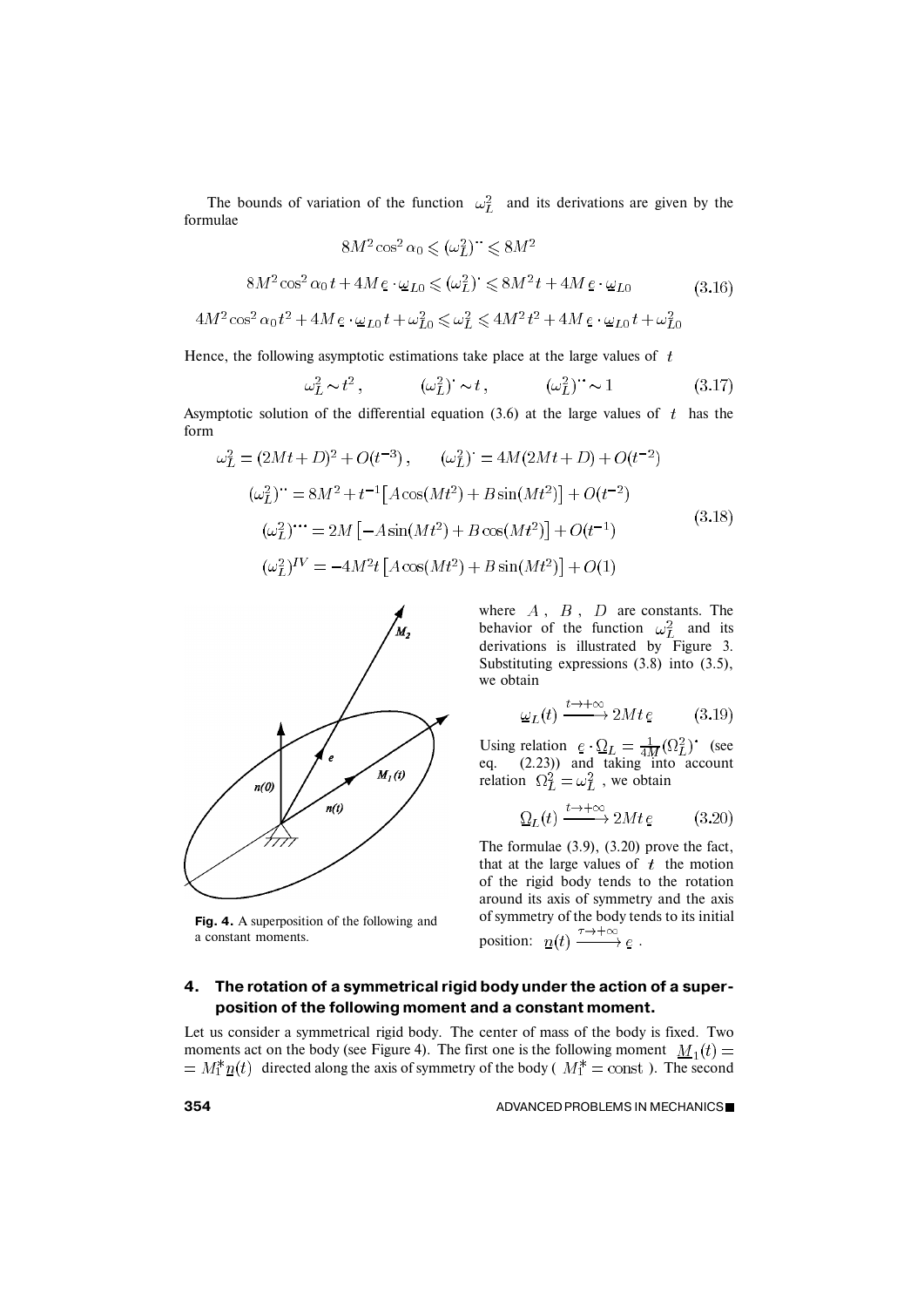one is a constant moment  $\underline{M}_2 = M_2^* \underline{e}$ . Equations of the motion of the body have the form

$$
\underline{L}(t) = M_1^* \underline{n}(t) + M_2^* \underline{e}, \qquad \underline{L}(t) = \underline{P}(t) \cdot [\lambda \underline{e} \underline{e} + \mu (\underline{E} - \underline{e} \underline{e})] \cdot \underline{P}^T(t) \cdot \underline{\omega}(t)
$$
\n
$$
\underline{n}(t) = \underline{P}(t) \cdot \underline{e}, \qquad \underline{P}(t) = \underline{\omega}(t) \times \underline{P}(t), \qquad \underline{P}(0) = \underline{P}_0, \qquad \underline{\omega}(0) = \underline{\omega}_0 \tag{4.1}
$$

Using the theorem of representation of the turn-tensor  $(2.11) - (2.18)$ , we obtain

$$
\dot{\omega}_L(t) = M_1 \underline{n}(t) + M_2 \underline{e}, \qquad \underline{n}(t) = \underline{P}_L(t) \cdot \underline{e}, \qquad M_1 = M_1^* / \mu, \quad M_2 = M_2^* / \mu
$$

$$
\underline{\dot{P}}_L(t) = \omega_L(t) \times \underline{P}_L(t), \quad \underline{P}_L(0) = \underline{P}_0, \quad \omega_L(0) = \underline{P}_0 \cdot [(\lambda/\mu - 1)\underline{e}e + \underline{E}] \cdot \underline{P}_0^T \cdot \omega_0
$$

$$
\underline{P}(t) = \underline{P}_L(t) \cdot \underline{P}(\beta \underline{e}), \qquad \beta(t) = (\mu/\lambda - 1) \int \underline{e} \cdot \underline{\Omega}_L(t) dt, \qquad \beta(0) = 0
$$
(4.2)

It is easy to show, that the problem (4.2) can be reduced to the following form

$$
\ddot{\underline{\omega}}_L(t) - \underline{\omega}_L(t) \times \dot{\underline{\omega}}_L(t) - M_2 e \times \underline{\omega}_L(t) = 0
$$
  

$$
\dot{\underline{\omega}}_L(0) = M_1 \underline{P}_0 \cdot e + M_2 e, \quad \underline{\omega}_L(0) = \underline{\omega}_{L0}, \quad \underline{\omega}_{L0} = \underline{P}_0 \cdot [(\lambda/\mu - 1)e\underline{e} + \underline{E}] \cdot \underline{P}_0^T \cdot \underline{\omega}_0
$$
\n(4.3)

If the angular velocity vector  $\omega_L(t)$  is known, then the vector  $\eta(t)$  can be calculated by the formula

$$
\underline{n}(t) = M_1^{-1} \left[ \dot{\underline{\omega}}_L(t) - M_2 \underline{e} \right] \tag{4.4}
$$

The following scalar relations can be obtained from the eq. (4.3).

$$
\underline{e} \cdot \underline{\omega}_L = \frac{1}{4M_2} (\omega_L^2)^* + \frac{M_2^2 - M_1^2}{2M_2} t + \frac{C}{2M_2}, \quad \underline{e} \cdot \underline{\Omega}_L = \frac{1}{4M_1} (\Omega_L^2)^* + \frac{M_1^2 - M_2^2}{2M_1} t - \frac{C}{2M_1}
$$
\n
$$
\underline{\omega}_L \cdot \underline{\omega}_L = \frac{1}{2} (\omega_L^2)^*, \quad \underline{\Omega}_L \cdot \underline{\Omega}_L = \frac{1}{2} (\Omega_L^2)^*
$$
\n
$$
\underline{e} \cdot (\underline{\omega}_L \times \underline{\omega}_L) = \frac{1}{4M_2} (\omega_L^2)^{...}, \quad \underline{e} \cdot (\underline{\Omega}_L \times \underline{\Omega}_L) = \frac{1}{4M_1} (\Omega_L^2)^{...}
$$
\n(4.5)

where  $C = \underline{\omega}_{L0} \cdot (M_2 e - M_1 \underline{P}_0 \cdot e)$ . Eqs. (4.5) allow to represent the vector as a function of its squared

$$
\underline{\omega}_L(t) = z(t) e + r(t) e_r[\varphi(t)]
$$

$$
z(t) = \frac{1}{4M_2}(\omega_L^2)^2 + \frac{M_2^2 - M_1^2}{2M_2}t + \frac{C}{2M_2}, \qquad r(t) = \sqrt{\omega_L^2 - z^2}
$$
(4.6)

$$
e_r[\varphi(t)] = \cos\varphi(t)\,i + \sin\varphi(t)\,\underline{j}\,,\quad \varphi(t) = \frac{1}{4M_2}\int \frac{(\omega_L^2)^{\dots}}{\omega_L^2 - z^2}\,dt\,,\quad \varphi(0) = 0
$$

APM' 2001 ■ Saint-Petersburg (Repino), June 21-30, 2001 **355**